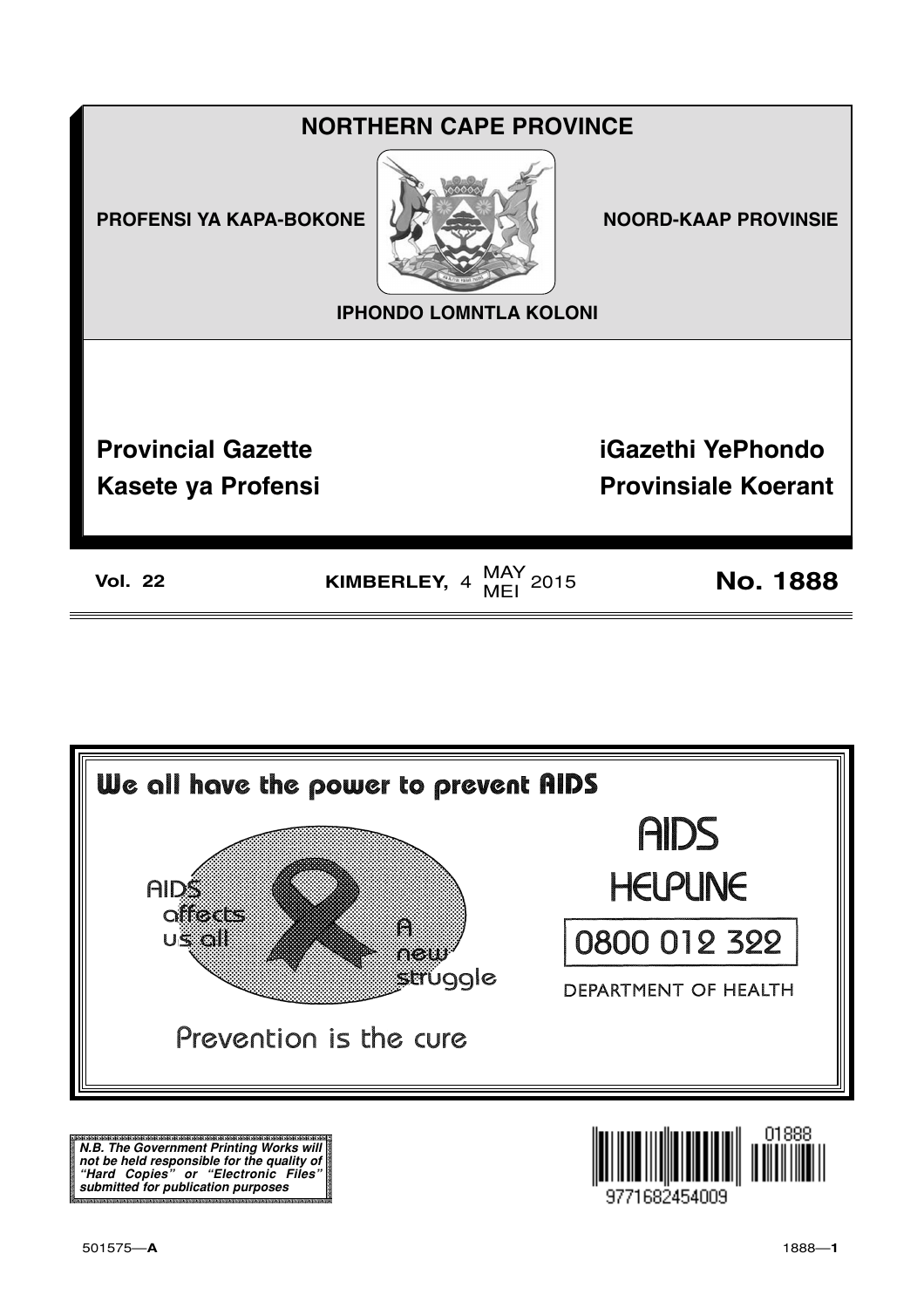#### **IMPORTANT NOTICE**

**The Government Printing Works will not be held responsible for faxed documents not received due to errors on the fax machine or faxes received which are unclear or incomplete. Please be advised that an "OK" slip, received from a fax machine, will not be accepted as proof that documents were received by the GPW for printing. If documents are faxed to the GPW it will be the sender's responsibility to phone and confirm that the documents were received in good order.**

**Furthermore the Government Printing Works will also not be held responsible for cancellations and amendments which have not been done on original documents received from clients.**

#### **CONTENTS • INHOUD**

|                        | Page<br>No. | Gazette<br>No. |
|------------------------|-------------|----------------|
| <b>GENERAL NOTICES</b> |             |                |
|                        | 3           | 1888           |
|                        | 4           | 1888           |
|                        | 4           | 1888           |
|                        | 5           | 1888           |
|                        | 5           | 1888           |
|                        |             |                |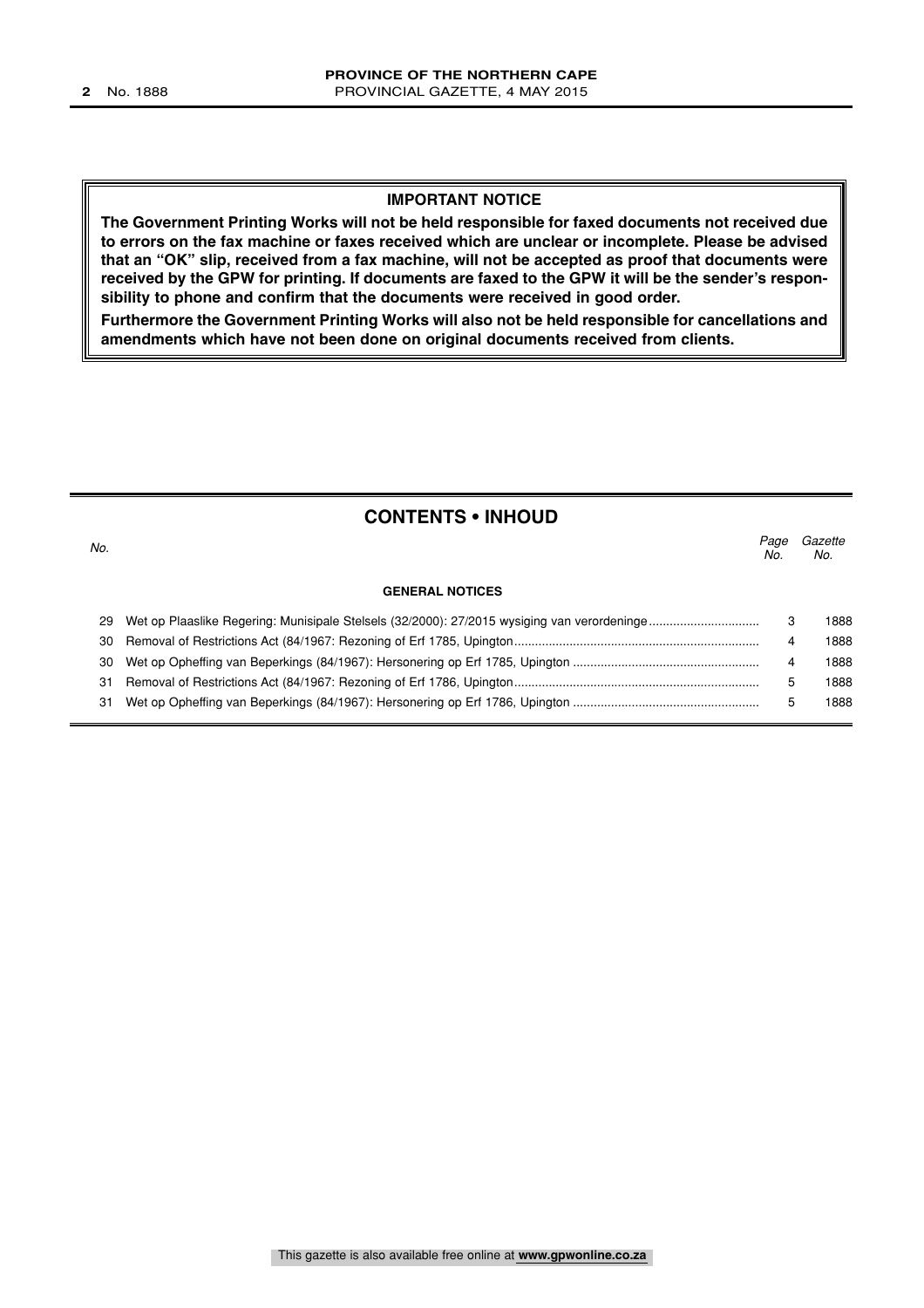### GENERAL NOTICES

#### **NOTICE 29 OF 2015**

Alg /2015

#### KAREEBERG MUNISIPALITEIT

#### 27/2015 WYSIGING VAN VERORDENINGE

Kennis geskied hiermee ingevolge Artikel 12(3) van die Wet op Plaaslike Regering: Munisipale Stelsels, no. 32 van 2000 dat die Raad besluit het om by alle relevante verordeninge die volgende byvoeging te maak:

"dat geen toeslag die 2015/2016 finansiele jaar na die onderskeie vervaldatums gehef word nie"

#### MUNISIPALE BESTUURDER

Posbus 10 **Carnarvon** 8925

Tel. 053-3823012

3 April 2015

L1.2.1

This gazette is also available free online at **www.gpwonline.co.za**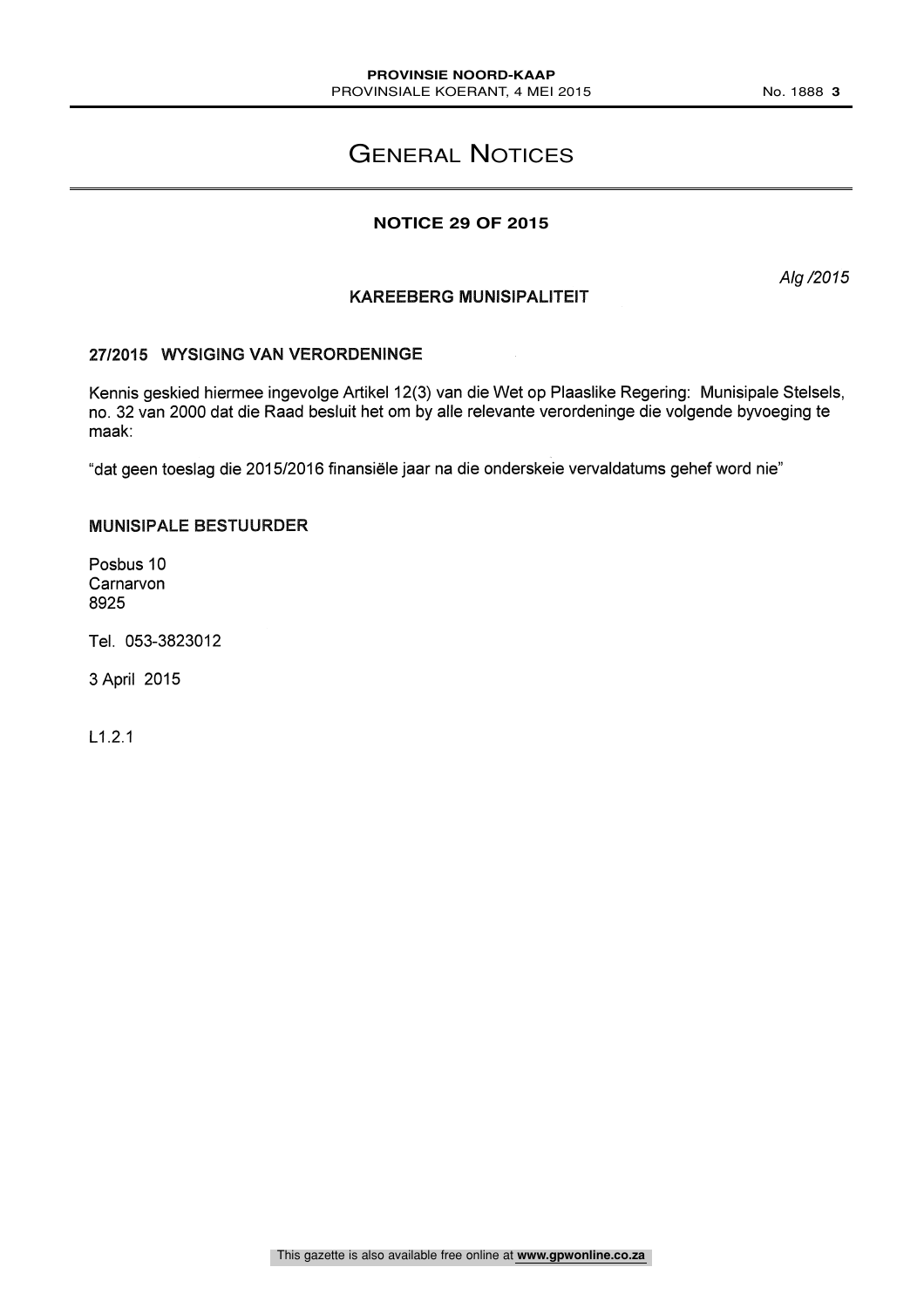#### **NOTICE 30 OF 2015**

#### MUNICIPALITY //KHARA HAIS

#### REMOVAL OF RESTRICTIONS ACT, 1967 (ACT 84 OF 1967)

#### NORTHERN CAPE PLANNING AND DEVELOPMENT ACT

#### (ACT 7 OF 1998)

Applicant: Macroplan (Len Fourie)

**Nature of application:** Removal of restrictive title conditions as enumerated Title Deed T349/2012, p 2-3, Section I.(a) ,(b), (c) (d) and 11 (e) to facilitate the rezoning of Erf 1785, Upington.

Full particulars are obtainable from the Town planner of the Council, Telephone 054- 3387372, during normal office hours and objections against the application, if any, must be lodged in writing with the Municipal Manager on or before Friday, 29 May 2015. Any person with objections against the application, who is unable to write, can during normal office hours on or before Friday, 29 May 2015, report to Mr J du Plessis in office 57, who will put such a person's objections in writing.

DE NGXANGA MUNICIPAL MANAGER Civic Centre Market Street Private Bag X6003 UPINGTON 8800

#### t**NOTICE 30 OF 2015**

Alg /2015

#### MUNISIPALITEIT //KHARA HAIS

#### WET OP OPHEFFING VAN BEPERKINGS, 1967 (WET 84 VAN 1967)

#### NOORD -KAAPSE WET OP ONTWIKKELING EN BEPLANNING

#### (WET 7 VAN 1998)

Aansoeker: Macroplan (Len Fourie)

Aard van aansoek: Opheffing van beperkende titelvoorwaardes, soos vervat in Titelakte T349/2012, BI 2-3, Afdeling I.(a) ,(b), (c) (d) en II (e) ten einde die hersonering op Erf 1785, Upington te oorweeg.

Nadere besonderhede is verkrygbaar vanaf die Raad se Stadsbeplanner, Telefoon 054- 3387372, gedurende normale kantoorure (Maandag tot Vrydag, 07:30 tot 12:30 en 13:30 tot 16:30) en besware teen die aansoek, indien enige, moet aldaar skriftelik by die Munisipale Bestuurder ingedien word om hom voor of op Vrydag, 29 Mei 2015, te bereik. Indien enige persoon wat kommentaar wil lewer/vertoë wil rig, nie kan skryf nie, kan sodanige persoon gedurende normale kantoorure voor of op Vrydag, 29 Mei 2015, by Mnr J du Plessis by kantoor 57 aanmeld, waar sodanige persoon se kommentaar/vertoe op skrif gestel sal word.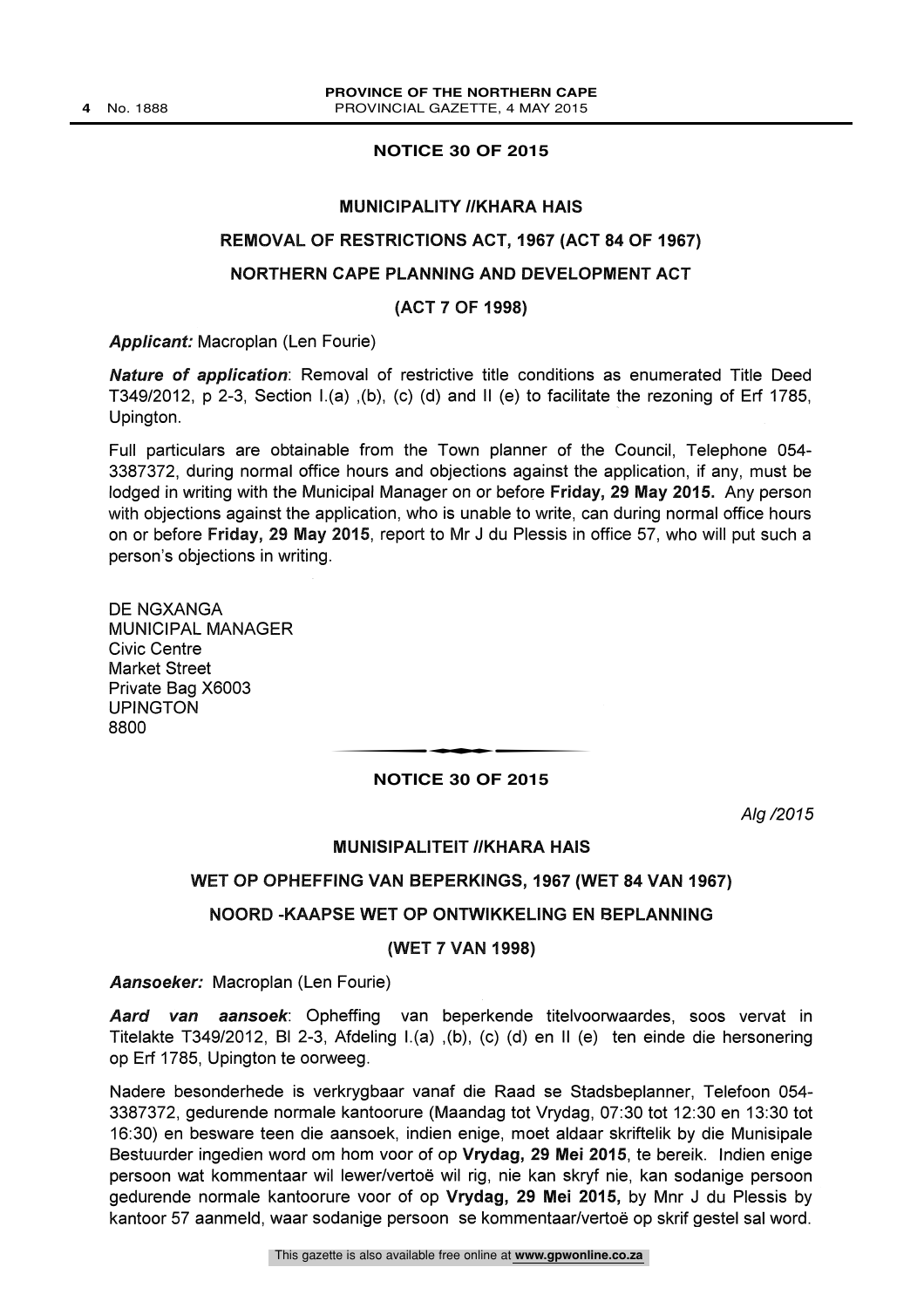#### **NOTICE 31 OF 2015**

#### **MUNICIPALITY //KHARA HAIS**

#### REMOVAL OF RESTRICTIONS ACT, 1967 (ACT 84 OF 1967)

#### NORTHERN CAPE PLANNING AND DEVELOPMENT ACT

#### (ACT 7 OF 1998)

#### Applicant: Macroplan

Nature of application : Removal of restrictive title conditions as enumerated Title Deed T3444/2011 p 2-3, Section A.(a) ,(b), (c), (d) and (e) to facilitate the rezoning of Erf 1786, Upington.

Full particulars are obtainable from the Town planner of the Council, Telephone 054- 3387372, during normal office hours and objections against the application, if any, must be lodged in writing with the Municipal Manager on or before Friday, 29 May 2015. Any person with objections against the application, who is unable to write, can during normal office hours on or before Friday, 29 May 2015, report to Mr J du Plessis in office 57, who will put such a person's objections in writing.

DE NGXANGA MUNICIPAL MANAGER Civic Centre Market Street Private Bag X6003 UPINGTON 8800

# **NOTICE 31 OF 2015**

Alg /2015

#### MUNISIPALITEIT //KHARA HAIS

#### WET OP OPHEFFING VAN BEPERKINGS, 1967 (WET 84 VAN 1967)

#### NOORD -KAAPSE WET OP ONTWIKKELING EN BEPLANNING

#### (WET 7 VAN 1998)

#### Aansoeker: Macroplan

Aard van aansoek Opheffing van beperkende titelvoorwaardes, soos vervat in Titelakte T3444/2011, BI 2-3, Afdeling A.(a) ,(b), (c), (d) en (e) ten einde die hersonering op Erf 1786, Upington te oorweeg.

Nadere besonderhede is verkrygbaar vanaf die Raad se Stadsbeplanner, Telefoon 054- 3387372, gedurende normale kantoorure (Maandag tot Vrydag, 07:30 tot 12:30 en 13:30 tot 16:30) en besware teen die aansoek, indien enige, moet aldaar skriftelik by die Munisipale Bestuurder ingedien word om hom voor of op Vrydag, 29 Mei 2015, te bereik. Indien enige persoon wat kommentaar wil lewer/vertoe wil rig, nie kan skryf nie, kan sodanige persoon gedurende normale kantoorure voor of op Vrydag, 29 Mei 2015, by Mnr J du Plessis by kantoor 57 aanmeld, waar sodanige persoon se kommentaar/vertoë op skrif gestel sal word.